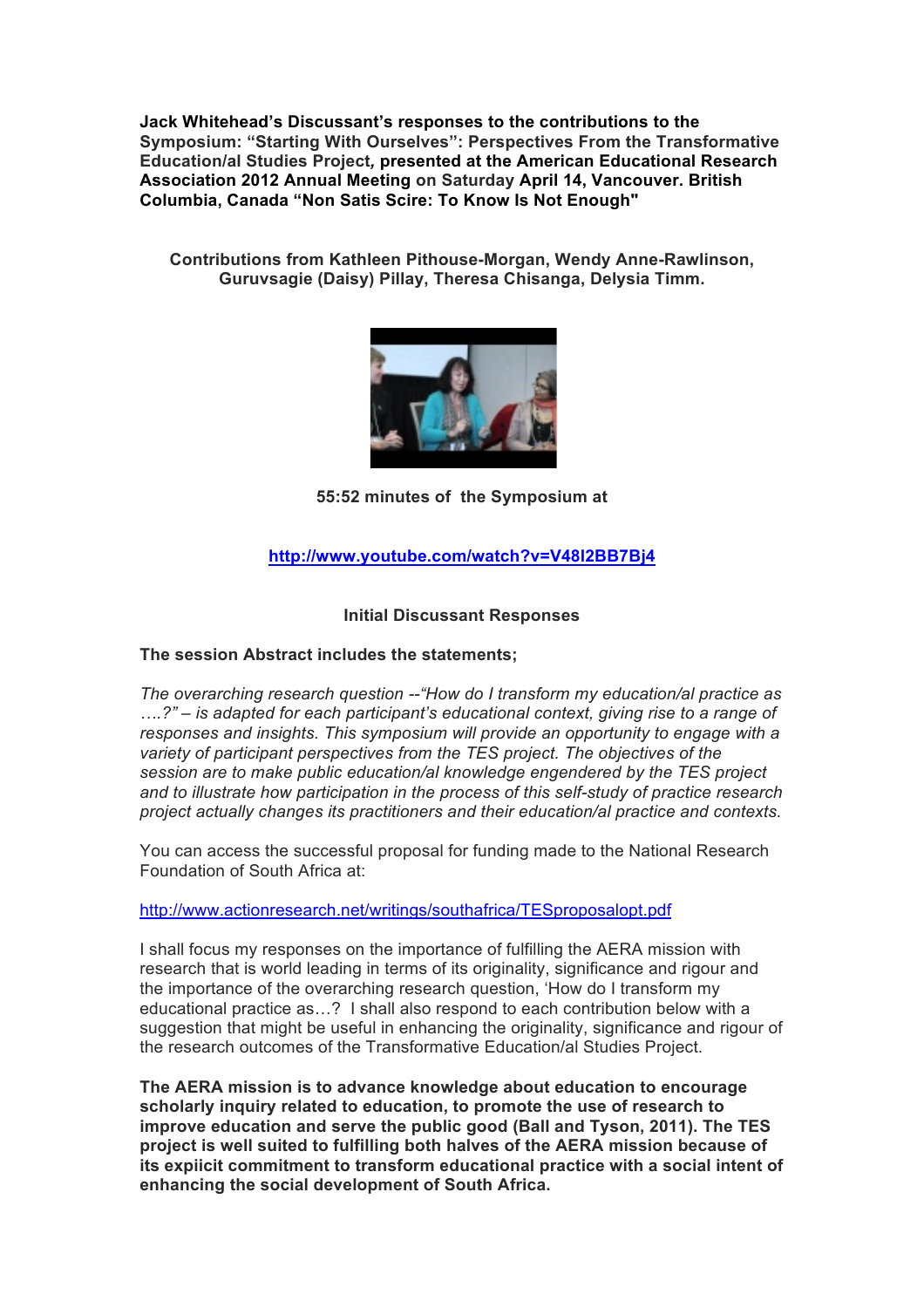In the UK the research output of Universities will be judged in the 2014 Research Excellence Framework with generic criteria of originality, significance and rigour.

*• Originality will be understood in terms of the innovative character of the research output. Research outputs that demonstrate originality may: engage with new and/or complex problems; develop innovative research methods, methodologies and analytical techniques; provide new empirical material; and/or advance theory or the analysis of doctrine, policy or practice.* 

*• Significance will be understood in terms of the development of the intellectual agenda of the field and may be theoretical, methodological and/or substantive. Due weight will be given to potential as well as actual significance, especially where the output is very recent.*

*• Rigour will be understood in terms of the intellectual precision, robustness and appropriateness of the concepts, analyses, theories and methodologies deployed within a research output. Account will be taken of such qualities as the integrity, coherence and consistency of arguments and analysis, such as the due consideration of ethical issues.* (HEFC, 2012, pp. 66-67)

The evidence of originality, significance and rigour for World Leading Research will be judged in terms of the following types of characteristics:

*• outstandingly novel in developing concepts, techniques or outcomes*

*• a primary or essential point of reference in its field or sub-field*

*• major influence on the intellectual agenda of a research theme or field*

*• application of exceptionally rigorous research design and techniques of* 

*investigation and analysis, and the highest standards of intellectual precision • instantiating an exceptionally significant, multi-user data set or research resource.* (p.67)

Here are some suggestions that might be useful in establishing the originality, significance and rigour of the research outcomes of the TES project.

My main suggestion is that each participant could explore the implications of asking, researching and answering a question of the kind, *--"How do I transform my education/al practice as ….?"* with the intent of producing valid explanations of their educational influences in learning. This would mean transforming the titles and questions below:

**i) "Starting With Ourselves": An Overview of the Transformative Education/al Studies (TES) Project** Kathleen Pithouse-Morgan (University of KwaZulu-Natal)

As a co-investigator of TES Kathleen might ask, 'How am I transforming my educational practice as a co-investigator of the TES project?' with the intention of producing a validated explanation of my educational influences in the learning of the participants in the TES project.

**How Is the Process of Self-Study Transforming Me as a Lecturer and Novice Education/al Researcher in a South African University of Technology?**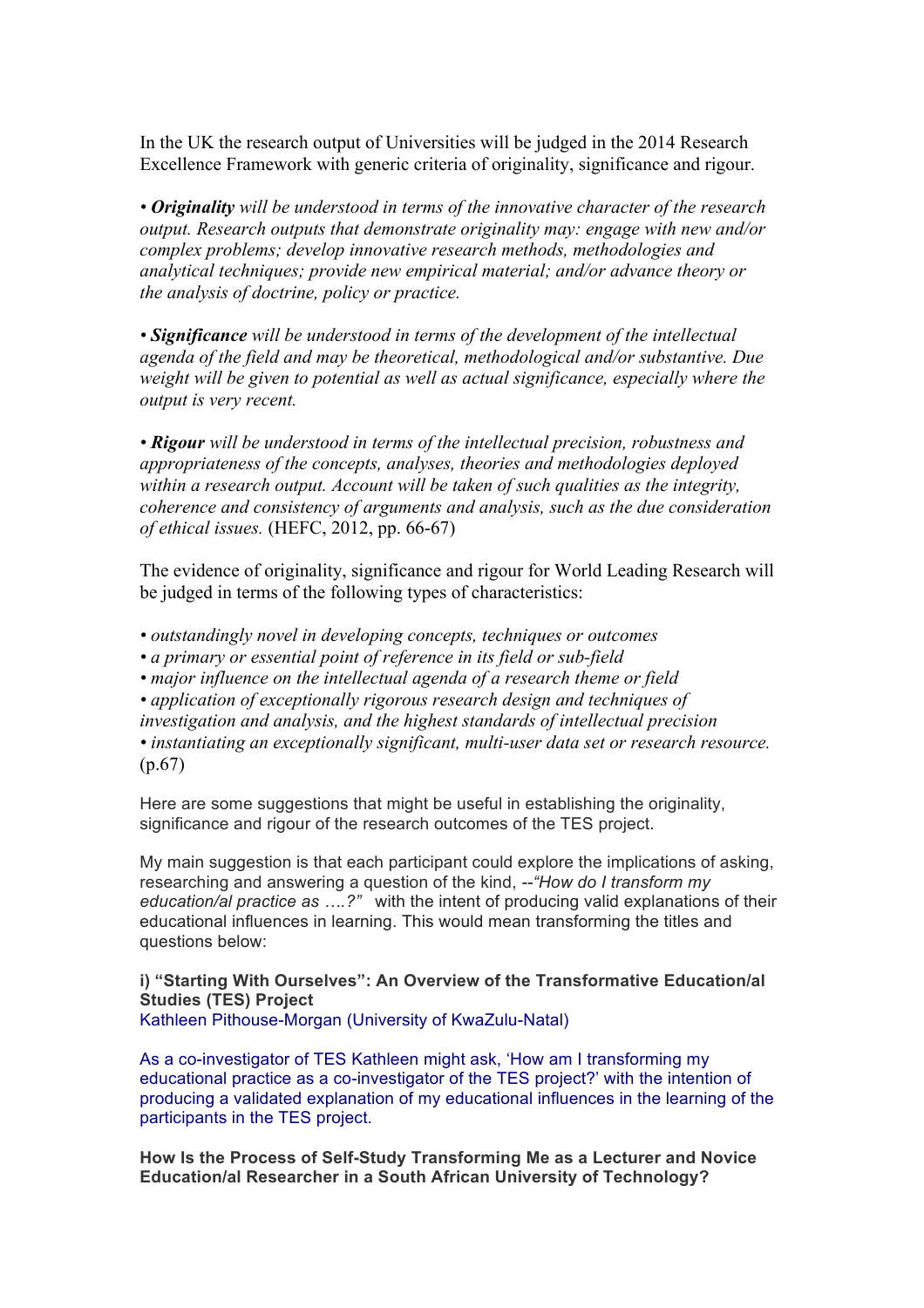Wendy Anne Rawlinson (Durban University of Technology)

As a communications lecturer at Durban University of Technology Wendy could ask, 'How am I transforming my practice as a communication lecturer to enhance the educational experiences of my students as knowers?' with the intention of produced a validated explanation of my educational influences in my own learning and in the learning of my students.

**How Is the Process of Self-Study Transforming Me as a Graduate Research Supervisor in a "Research-Intensive" South African University?** Guruvsagie (Daisy) Pillay (University of KwaZulu-Natal)

As a graduate research supervisor at the University of KwaZulu-Natal Daisy could ask, 'How am I transforming my practice as a graduate research supervisor to enhance co-learning and the co-production of knowledge with those I supervise?' with the intention of explaining the educational influences of these co-operative relationships.

**How Is the Process of Self-Study Transforming Me as a Professor and University Chaplain in a South African University in a Poor Rural Community?** Theresa Chisanga (Walter Sisulu University)

As a university professor and Roman Catholic Chaplain at Walter Sisula University Theresa could ask, 'How am I transforming my practices and influencing the lives of others?' with the intention of producing a validated explanation of my educational influences in learning.

**How Is the Process of Self-Study Transforming Me as a Doctoral Researcher and as an Academic at a University of Technology in South Africa?** Delysia Timm (Durban University of Technology)

As an Academic Developer at Durban University of Technology, Delysia could ask, 'How am I transforming educational environments to support living and self-creating thoughts with those I teach and work with?' with the intention of producing a validated explanation of my educational influences in learning.

The uniqueness and the originality of the potential of the TES project to improve practice and generate knowledge are intimately related to the sociohistorical and sociocultural influences within the South African context and it is crucial that these are adequately acknowledged and understood in each contribution. The participants in the TES project could also draw insights from the validated explanations of others who have engaged in self-studies of the form, 'How do I improve what I am doing?' in improving practice and creating original contributions to knowledge in the explanations of educational influence I call living educational theories. Participants could, for example, draw insights from Leda van der Post's (2012) doctoral thesis on 'Creating a Space for Integrative Education within the Sciences from Nelson Mandela Metropolitan University with Leda's promoters Dr Neil Lester Orr Cowley and Dr Lynette Barnard. Participants could draw insights from Marian Lothian's Ph.D. (2010) Thesis, 'How can I improve my practice to enhance the teaching of literacy'from McGill University with her main guide and supervisor Dr. Kate Le Maistre. Finally, participants could draw insights from the other living theory theses at http://www.actionresearch.net/living/living.shtml in fulfilling the transformative potential of the Transformative Education/al Studies Project to contribute to our global endeavours to advance knowledge about education, to encourage scholarly